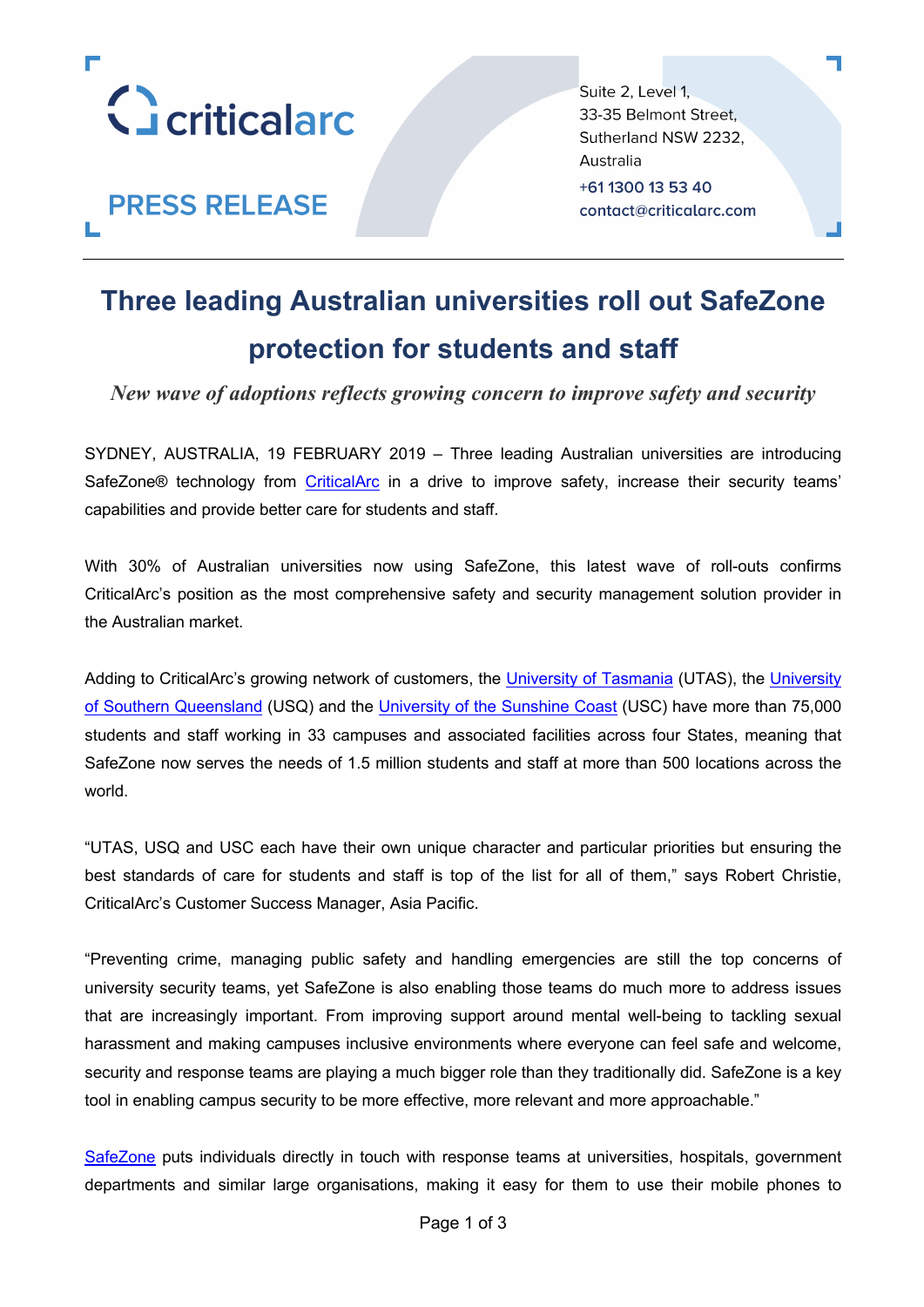

# **PRESS RELEASE**

Suite 2, Level 1, 33-35 Belmont Street. Sutherland NSW 2232, Australia +61 1300 13 53 40 contact@criticalarc.com

request help, trigger an emergency response, receive rapid notifications in the event of emergencies and benefit from a wide range of customer-care services.

The technology also lets students and staff share their situation with response team members by checking-in when working alone outside hours or in higher-risk environments such as laboratories and workshops.

With the ability to 'geo-fence' any location, each of the universities' security teams can now monitor care and safety of users wherever they are – including those working out-of-hours on campus, those travelling between campuses locally or on field projects, or travelling overseas for study or research placements.

With its global reach combined with its ability to precisely locate vulnerable individuals, SafeZone is helping universities around the world to better meet their duty of care obligations, says Darren Chalmers-Stevens, CriticalArc, Managing Director.

"SafeZone offers all the functions that university teams want, in one easy package. It is not only helping them to deliver better care, it is letting them demonstrate this fact in an accountable way."

For more information on CriticalArc and SafeZone go to www.criticalarc.com, www.safezoneapp.com or email contact@criticalarc.com.

**—Ends—**

#### **Media Contacts**

Tara Farley, CriticalArc Public Relations Consultant +44 (0)7785 707714 or e-mail tara@tmfmarketing.com

Gerard Laurain, Global Marketing Director +1 720.234.2794 or email gerard@criticalarc.com

#### **About CriticalArc**

CriticalArc is a global technology innovator and the creator of the distributed command and control solution, SafeZone®, which has been adopted by dozens of universities and enterprises across the world to help ensure the fastest possible emergency and safety support for students and staff by providing easy, direct access to responders. SafeZone fundamentally changes the way businesses manage safety and security operations across multi-site organizations and dispersed campuses, allowing proactive response that positively impacts the outcome of any incident.

Headquartered in Sydney, Australia, CriticalArc has offices and operations in the UK and North America providing an international delivery capability and reach.